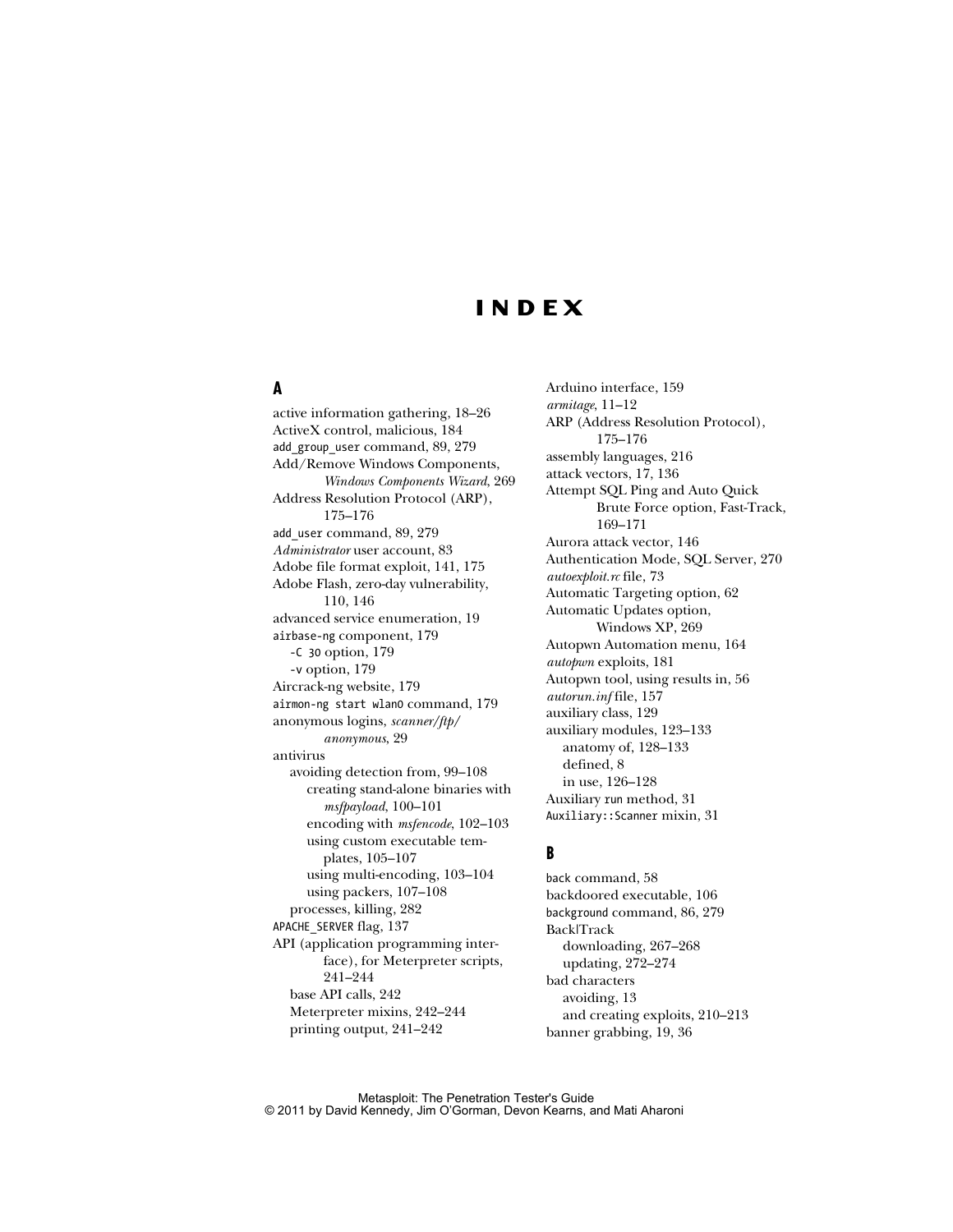Base64, 102, 189, 193–194 binaries, creating with *msfpayload*, 100–101 Binary paste option, Immunity Debugger window, 113 binary-to-hex generator, Fast-Track tool, 174 Binary to Hex Payload Converter, Fast-Track, 174 *bin/dict/wordlist.txt file*, Fast-Track, 169 bind shell, 8, 70 bind tcp format, 113 bind\_tcp payload, 281 blank password, 53, 84 Blowfish encryption algorithm, RATTE, 160 breakpoint, in Immunity Debugger window, 113 browser\_autopwn server, 179 browser-based exploits, 110–112 browser exploit menu, *armitage*, 11–12 brute force attack, Apache Tomcat, 260–261 brute forcing ports, 71–72 buffer overflow exploits, porting to Metasploit, 216–226 adding randomization, 222–223 completed module, 224–226 configuring exploit definition, 219–220 implementing features of the Framework, 221–222 removing dummy shellcode, 223–224 removing NOP Slide, 223 stripping existing exploit, 218–219 testing base exploit, 220–221 Burp Suite, 253

## **C**

captive portal, Karmetasploit, 182 check command, 276 Check Names button, Login-New window, 272 CIDR (Classless Inter-Domain Routing) notation, 22, 44 clearev command, 279 client.framework.payloads.create(payload) function, 246 client-side attacks, 109–121 browser-based exploits, 110–112 file format exploits, 119–120

Internet Explorer Aurora exploit, 116–119 sending malicious file, 120–121 web exploits, 146–148 cmd\_exec(cmd) function, 242 cmd variable, 188 cnt counter, 194 code reuse, and modules, 196 Collab.collectEmailInfo Adobe vulnerability, 139 commands for Meterpreter, 80–82, 277–279 keystroke logging, 81–82 post exploitation, 282–283 screenshot command, 80–81 sysinfo command, 81 for *msfcli*, 281 for *msfconsole*, 275–277 for *msfencode*, 280 for *msfpayload*, 280 command shell, dropping into, 283 Common Vulnerabilities and Exposures (CVE) numbers, 42 community strings, 30 Conficker worm, 59 connect command, 9 Convert::ToByte, 193 copycat domain name, 142 covert penetration testing, 4, 5 credentialed scan, 43 Credential Harvester option, SET main menu, 149 credential harvesting, 149, 153–154, 181–182 cross-site scripting (XSS) vulnerability, 150 C-style output, 12 CTRL-C shortcut, 149 CTRL-W shortcut, in Nano, 188 CTRL-Z shortcut, 86, 97 custom scanners, for intelligence gathering, 31–33 CVE (Common Vulnerabilities and Exposures) numbers, 42

## **D**

Dai Zovi, Dino, 177 databases, working with in Metasploit, 20–25 Data Execution Prevention (DEP), 65 *data/templates/template.exe* template, 105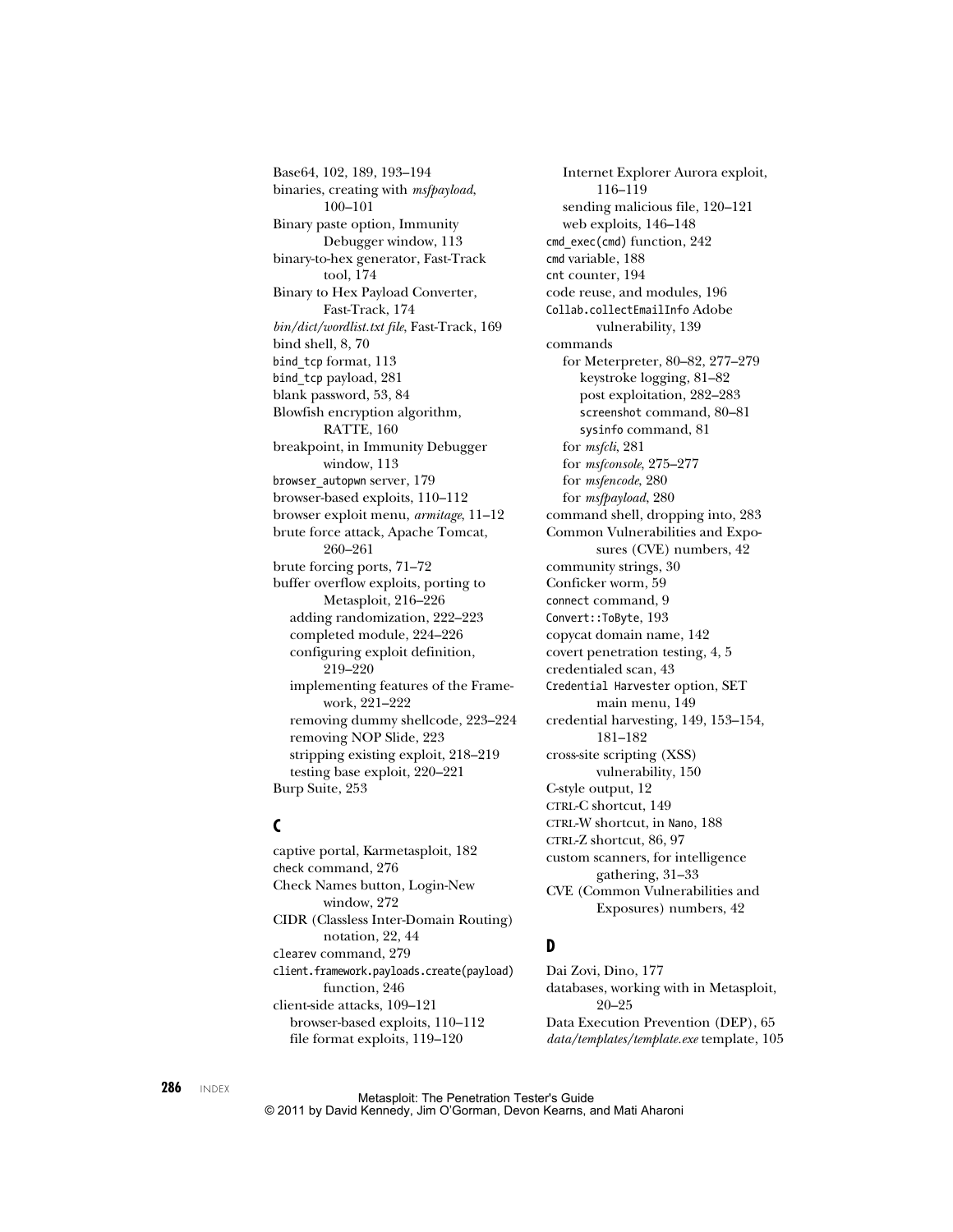db\_autopwn command, 56, 277 db\_connect command, 42, 43, 48, 49, 56, 277 db\_create *name* command, 277 db\_destroy command, 43, 49, 277 db\_hosts command, 21–22, 27, 42, 44, 48, 51 db\_import command, 21, 42, 48, 56 db\_nmap command, 24, 277 db\_owner role membership, User Properties window, 272 db\_services command, 25 db\_status command, 20 db\_vulns command, 44, 49 debug command, 192 Defcon 18 Hacking Conference, 185 def exploit line, 191 def inject function, 238 def powershell upload exec function, 192 DEP (Data Execution Prevention), 65 desktop screen captures, 80 DHCP (Dynamic Host Configuration Protocol) server, 178 *dhcpd.conf* file, 178 DistCC, 263 DNS (Domain Name System), 17, 175 domain administrator token, stealing, 282 Domain Admins group, 282 Domain Name System (DNS), 17, 175 download *file* command, 279 Drake, Joshua, 79 drop\_token command, 278 dummy shellcode, 222, 230–231 dumping password hashes, 83–84 Dynamic Host Configuration Protocol (DHCP) server, 178 dynamic memory allocation, 70 dynamic ports, 168

## **E**

eb operation code, 209 egg hunter, 204 EHLO command, 219 EIP (extended instruction pointer) register, 216, 217, 219, 220 Encase, 265 -EncodedCommand command, 193, 194 encoders, 13 endian-ness, 207, 221

error message, SQL injection, 255 ESP registers, 216 ESSID, 179 /etc/dhcp3/dhcpd.conf/ etc/dhcp3/ dhcpd.conf.back command, 178 Ettercap, 175 eventlog clear(evt = "") function, 242 eventlog\_list() function, 242 *event\_manager* tool, 265 evil string, 207 Excellent ranking Autopwn tool, 56 encoders, 13 exe command, 192 execute -f cmd.exe command, 278 *execute\_upload.rb* file, 244 exploitation, 57–73 brute forcing ports, 71–72 client-side attacks, 109–121 browser-based exploits, 110–112 file format exploits, 119–120 Internet Explorer Aurora exploit, 116–119 sending a malicious file, 120–121 creating exploits, 197–213 and bad characters, 210–213 controlling SEH, 201–203 and fuzzing, 198–201 getting return address for, 206–210 and SEH restrictions, 204–206 defined, 8 phase of PTES, 3 resource files for, 72–73 simulated penetration test, 255, 257–260 for Ubuntu, 68–71 for Windows XP SP2, 64–68 exploit command, 68, 70, 91, 97, 187, 276 Exploit Database site, 198 *exploit-db*, to identify potential vulnerabilities, 260 exploit module, 8 exploit section, 206 Exploits Database, 264 Exploits menu, 164 *explorer.exe* process, 82 extended instruction pointer (EIP) register, 216, 217, 219, 220 extracting password hashes, 82–83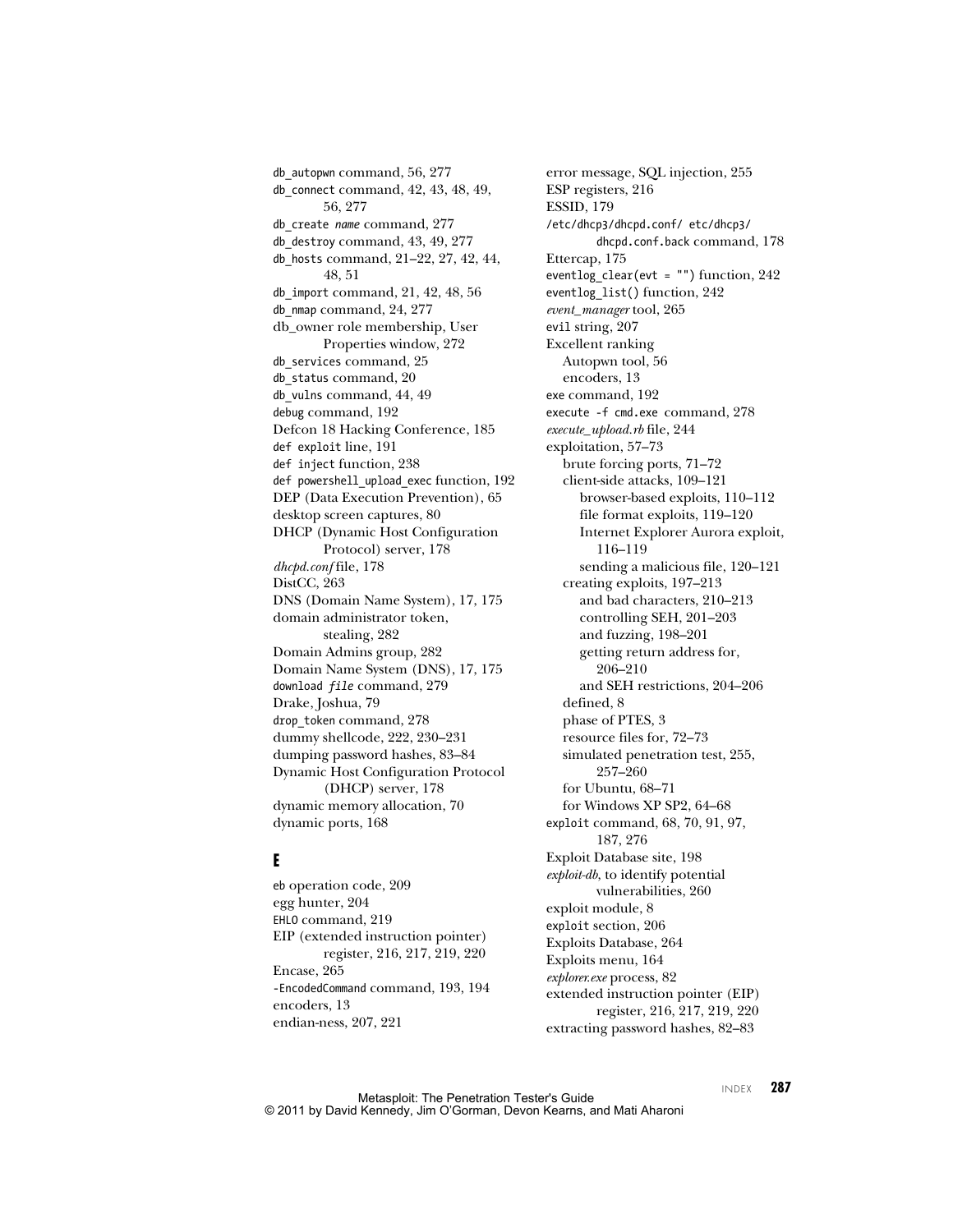### **F**

false negatives, in vulnerability scans, 36 false positives, in vulnerability scans, 36 fasttrack-launching command, 163 Fast-Track tool, 163–176 binary-to-hex generator, 174 defined, 79 main menu BLIND SQL Injection attacks, 173 ERROR BASED SQL Injection attacks, 173 Mass Client-Side Attack option, 75 Metasploit Meterpreter Reflective Reverse TCP option, 173 mass client-side attack, 175–176 Microsoft SQL injection with, 164–174 manual injection, 167–168 MSSQL Bruter, 168–172 POST parameter attack, 166–167 query string attack, 165–166 SQLPwnage, 172–174 file exploits file format exploits, 119–120 sending a malicious file, 120–121 file format vulnerability, 121 File Transfer Protocol (FTP) scanning, 29 service, 269 Find SQL Ports option, Fast-Track, 169 fingerprinting targets, 5 Follow address in stack option, Immunity Debugger, 201 forensics analysis, 264 Foursquare credentials, 132 Foursquare service, 132 FTP (File Transfer Protocol) scanning, 29 service, 269 FTP (File Transfer Protocol) Service checkbox, 269 *ftp\_version* module, 29 Furr, Joey, 163 fuzzed variable, 199 *fuzzers* directory, 124 fuzzing, 198–201 fuzz string, 199

### **G**

Gates, Chris, 129 generate seh payload function, 230 generic/debug\_trap payload, 208, 220 *getgui* script, 257 GET HTTP request, 36 getprivs command, 279 getsystem command, 86, 119, 249, 278, 282 getuid command, 86 Google, to identify potential vulnerabilities, 260

## **H**

h2b conversion method, 193 Hadnagy, Chris, 135 hashdump command, 83, 84, 93, 95, 279, 282 *hashdump* post exploitation module, 82 haystack, 111 heap, 111 heap-based attack, 70 heap spraying technique, 111 help command, 9, 43, 80, 277 hex-blob, 185 host process.memory.allocate function, 238 host process.memory.write function, 239 host process.thread.create function, 239 HTTP (HyperText Transfer Protocol) man-left-in-the-middle attack, 150 PUT command, 264 PUT method, 261 HVE, Patrick, 97 HyperText Transfer Protocol (HTTP). *See* HTTP (Hyper Text Transfer Protocol)

## **I**

ICMP (Internet Control Message Protocol), 19 IDS (intrusion detection systems), 13, 18, 229 idx counter, 194 *iexplorer.exe*, 113, 117, 237 iframe injection, 147 iframe replacement, 151 IIS (Internet Information Server), 269 IMAP (Internet Message Access Protocol) fuzzer, 198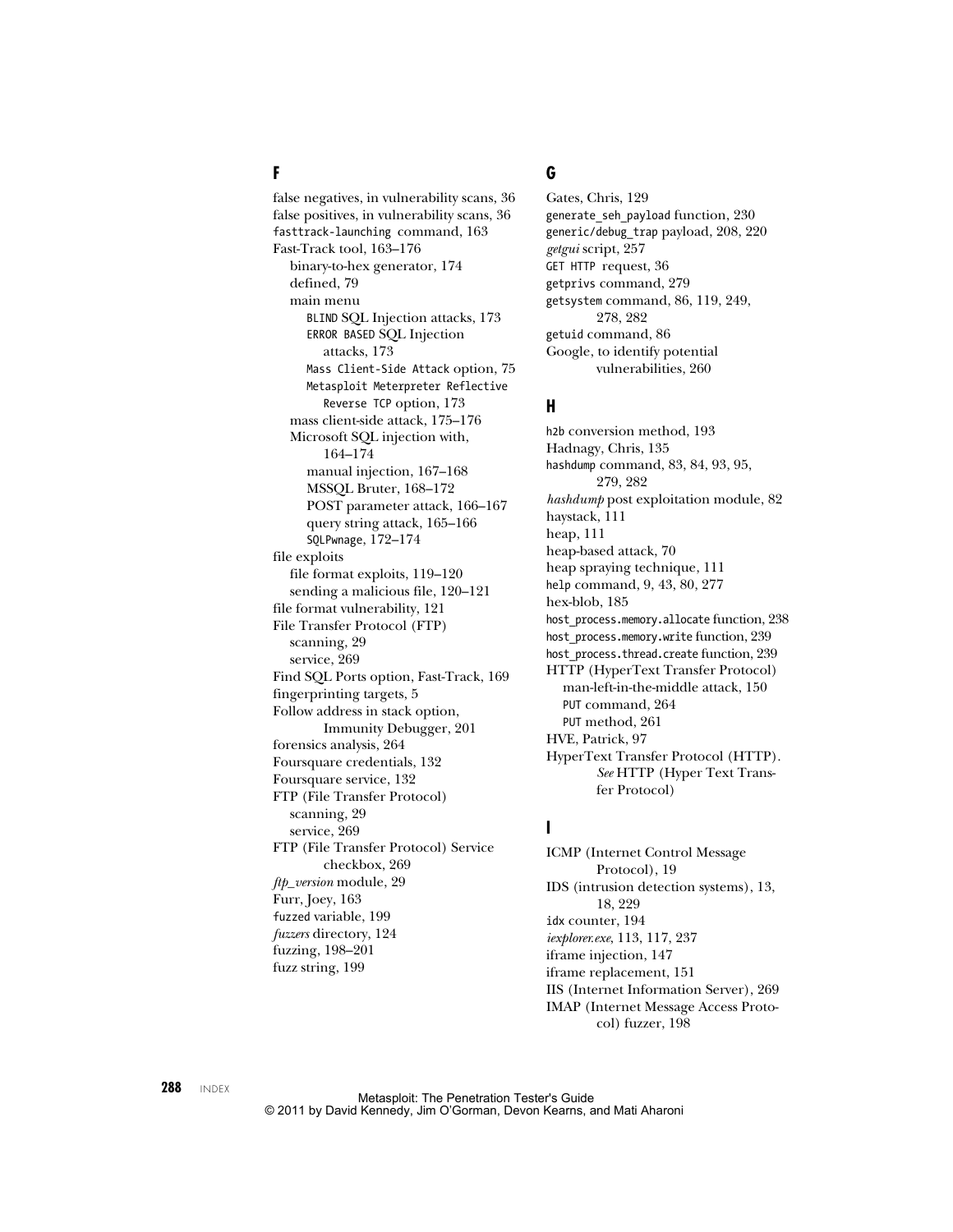Immunity Debugger, 112–115, 200, 201, 208 F2 shortcut, 113, 114, 208 F5 shortcut, 114 F7 shortcut, 114, 208 impersonate\_token DOMAIN\_NAME\\ USERNAME command, 278 INC ECX instructions, 209 include Msf::Exploit::Remote:: BrowserAutopwn: directive, 179 include statement, 188 incognito command, 88, 282 incremental IP IDs, 22 indirect information gathering, 16 Infectious Media Generator, 157 info command, 63, 126, 130, 205, 275 *init.d* scripts, 20 initialization constructor, 130 'INJECTHERE, SQL injection, 165 *insecure.org* site, 257 INT3 instructions, 222, 223 intelligence gathering, 15–33 active information gathering, port scanning, 18–26 custom scanners for, 31–33 passive information gathering, 16–18 using Netcraft, 17 using nslookup, 18 *whois* lookups, 16–17 phase of PTES, 2 simulated penetration test, 252–253 targeted scanning, 26–31 FTP scanning, 29 for Microsoft SQL Servers, 27–28 SMB scanning, 26–27 SNMP sweeping, 30–31 SSH server scanning, 28 Intel x86 architecture, *NOP*, 111, 112 interactive Ruby shell, 241 interfaces, for Metasploit, 8–12 *armitage*, 11–12 *msfcli*, 9–11 *msfconsole*, 9 Internet-based penetration tests, 19 Internet Control Message Protocol (ICMP), 19 Internet Explorer 7 Uninitialized Memory Corruption (MS09-002), 155 Internet Explorer Aurora exploit, 116–119, 147 Internet Information Server (IIS), 269

Internet Message Access Protocol (IMAP) fuzzer, 198 intrusion detection systems (IDS), 13, 18, 229 intrusion prevention system (IPS), 18, 110, 252 IP address, using Netcraft to find, 17 *ipidseq* scan, 22 IPS (intrusion prevention system), 18, 110, 252 irb command, 241, 242 irb shell, 97 is admin?() function, 243 is uac enabled?() function, 243 ISO disc image, VMware Player, 268

# **J**

Java applet attack, 136, 142–146, 153–154, 156 Java Applet Attack Method option, SET main menu, 144, 154 Java Development Kit (JDK), Java applet attack, 136 JavaScript output, 12 JDK (Java Development Kit), Java applet attack, 136 jduck, 79 JMP ESP address, 221 jmp esp command, 14 JMP instruction set, 216

## **K**

KARMA, 177–178 *karma.rc* file, 178, 182 Karmetasploit, 177–184 configuring, 178–179 credential harvesting, 181–182 getting shell, 182–184 launching attack, 179–181 Kelley, Josh, 185 Kennedy, David, 79, 135, 163, 185, 248 Kerberos token, 87, 89 *keylog\_recorder* module, 82 keystroke logging, for Meterpreter, 81–82 keyscan\_dump command, 279 keyscan\_start command, 279 keyscan\_stop command, 279 keystrokes, capturing, 282 Killav, 93, 282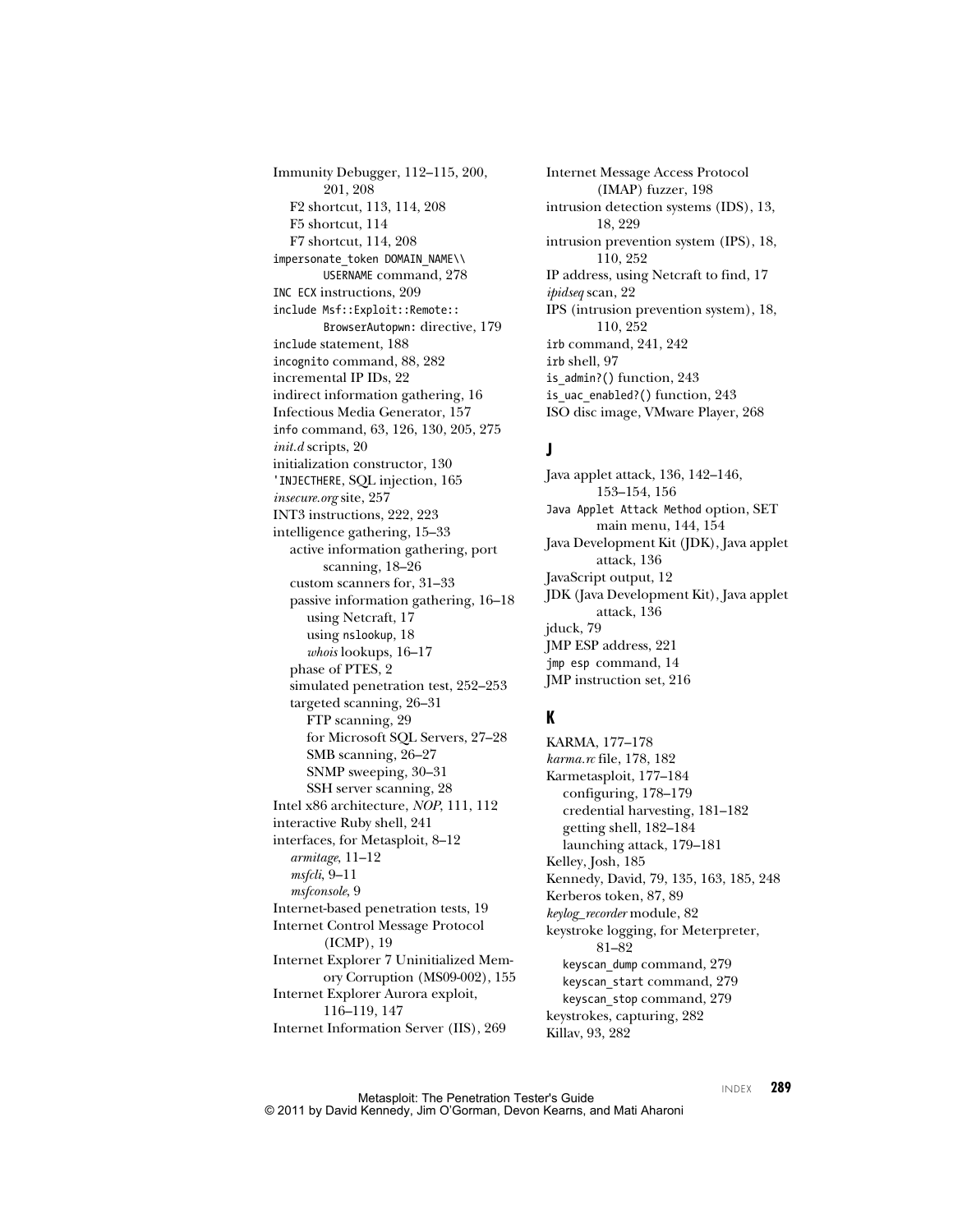## **L**

LAN Manager (LM) hashes, 82, 84 LHOST option, 62, 67, 86, 91, 96, 181, 246, 276 *lib/msf/core/exploit/http.rb* file, 130 Linux system dumping hashes on, 283 Metasploitable virtual machine, 251 as target machine, 268 LIST command, 197, 199 listener, 8 listener handler, 86 list\_tokens -g command, 278 list tokens -u command, 88, 278 little-endian format, 207, 221 LM (LAN Manager) hashes, 82, 84 load auto add route command, 91, 256, 258 load nessus command, 49 load nexpose command, 43 load sounds command, 72 Local System option, SQL Server Configuration Manager window, 271 Log on as option, SQL Server Configuration Manager window, 271 LPORT option, 62, 67, 72, 86, 96, 246 *lsass.exe* process, 117 ls command, 277

### **M**

Macaulay, Shane, 177 MailCarrier 2.51 SMTP commands, 216 *mailcarrier\_book.rb* file, 220 MailCarrier exploit, 218 make\_nops() function, 223 malicious ActiveX control, 184 malicious files, 119 Management and Monitoring Tools checkbox, *Windows Components Wizard*, 269 man-left-in-the-middle attack, 150 mass brute force attack, SQLPwnage, 172 mass client-side attack, 175–176 mass emails, 142 mass scan and dictionary brute option, Fast-Track, 169 McAfee antivirus software, 80 MD5 checksum, 242 Melvin, John, 163 Memelli, Matteo, 197

MessageBoxA function, 97 *messages* log file, 180 Metasploitable, 251–252, 262 Metasploit Browser Exploit Method option, SET main menu, 147, 154 Metasploit client-side exploit, 153–154 Metasploit Express, vs. Pro, 14 Metasploit Framework (MSF), 7–14 interfaces for, 8–12 *armitage*, 11–12 *msfcli*, 9–11 *msfconsole*, 9 terminology in, 7–8 utilities for, 12–14 *msfencode*, 13 *msfpayload*, 12–13 *nasm shell*, 13–14 working with databases in, 20–25 Metasploit listener, 141, 256 Metasploit Pro, vs. Express, 14 Meterpreter, 75–97 commands for, 80–82, 277–279 keystroke logging, 81–82 post exploitation, 282–283 screenshot, 80–81 sysinfo, 81 compromising Windows XP virtual machine, 76–82 attacking MS SQL, 76–78 brute forcing MS SQL server, 78–79 scanning for ports with *nmap*, 76 xp\_cmdshell, 79–80 manipulating Windows APIs with Railgun add-on, 97 and password hashes, 82–84 dumping, 83–84 extracting, 82–83 passing, 84–85 pivoting with, 89–91 post exploitation modules for, 95 privilege escalation with, 85–87 scripts for, 92–95 API for, 241–244 creating, 244–250 hashdump, 93 killav, 93 migrate, 92–93 overview, 235–241 packetrecorder, 93 persistence, 94–95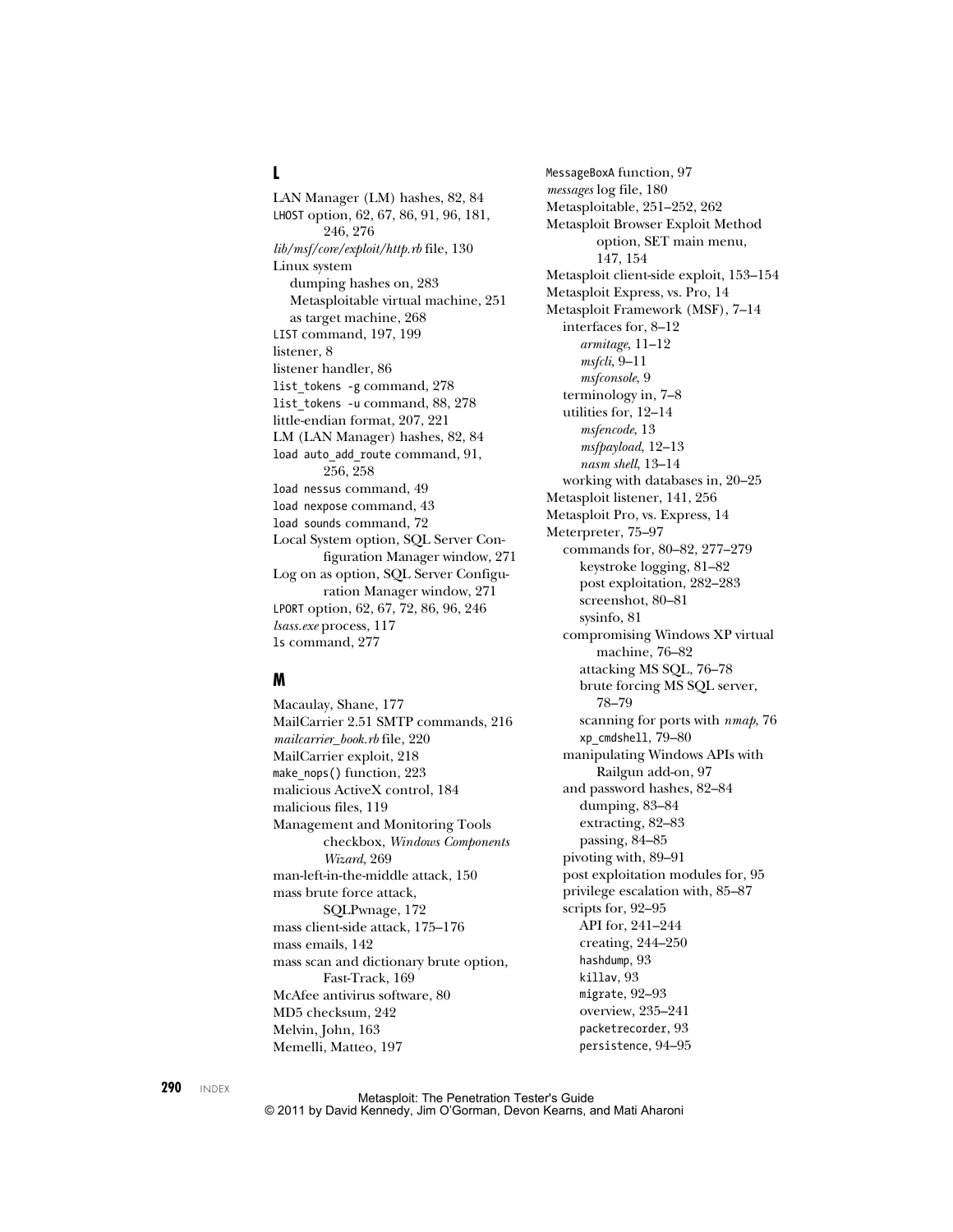rules for, 244 scraper, 93–94 token impersonation with, 87–89 upgrading command shell to, 95–97 Meterpreter shell, 68, 156 Microsoft IIS, vulnerability in WebDAV implementations, 127 Microsoft Security Bulletin MS10-002, 116 Microsoft SQL Attack Tools menu, MSSQL Bruter, 168 Microsoft SQL Server attacking, 76–78 brute forcing, 78–79 getting command execution on, 186–187 injection with Fast-Track tool, 164–174 manual injection, 167–168 MSSQL Bruter, 168–172 POST parameter attack, 166–167 query string attack, 165–166 SQLPwnage, 172–174 targeted scanning for, 27–28 on Windows XP, 269–271 Microsoft SQL Tools option, 165, 172 Microsoft Windows–based payloads, 60 Microsoft Windows CreateSizedDIBSECTION Stack Buffer Overflow, 119 migrate command, 82, 92–93 migrate -f command, 119 migrate *PID* command, 278 Mitnick, Kevin, 248 Mixed-mode authentication, MSSQL Bruter, 168 mixins defined, 31 for Meterpreter scripts, 242–244 modules, 185–196 and code reuse, 196 creating, 189–196 converting from hex to binary, 192–194 counters in, 194–195 running exploit, 195–196 running Shell exploit, 190–192 using PowerShell, 189–190 defined, 8 exploring, 187–188 getting command execution on Microsoft SQL, 186–187 *modules* directory, 191

MS08-067 exploit, 59, 60, 67, 96 ms08\_067\_netapi module, 10, 59 MS11-006 exploit, 119 MSF (Metasploit Framework). *See* Metasploit Framework (MSF) Msf::Auxiliary::Scanner mixin, 32 MSF binary payload, 185 *msfbook* database, 20, 24 msf exploit(ms08\_067\_netapi) prompt, 60 *msfcli*, 9–11, 86, 281 *msfconsole*, 9, 20, 32, 37, 42 customizing *msfconsole*, 255–257 commands for, 275–277 info, 63 save, 64 set and unset, 63 setg and unsetg, 64 show auxiliary, 58 show exploits, 58 show options, 58–60 show payloads, 60–62 show targ, 62–63 customizing, 255–257 running NeXpose within, 43–44 running *nmap* from, 24–25 testing exploits, 220 msfconsole -r karma.rc command, 180 *msf.doc* file, 120 *msfencode*, 13, 102–103, 280 msfencode -h command, 13, 102, 280 Msf::Exploit::Remote::Seh mixin, 228 Msf::Exploit::Remote::Tcp mixin, 32, 219 Msf::Exploit::Remote::Udp mixin, 228 msf MS08-067 prompt, 62 *msfpayload*, 12–13 commands for, 280 creating binaries with, 100–101 msfpayload command, 103, 112 msfpayload -h command, 13, 280 msfpescan command, 206 msf prompt, 59 msfupdate command, 274 ::Msf::Util::EXE.to\_win32pe function, 246 Msf::Util::EXE.to win32pe(framework, payload.encoded) option, 192 *msfvenom*, 108, 281 MSSQL Bruter, Microsoft SQL injection, 168–172 MSSQL Bruter option, 169 *mssql\_commands.rb* file, 188 *mssql\_exec* auxiliary module, 187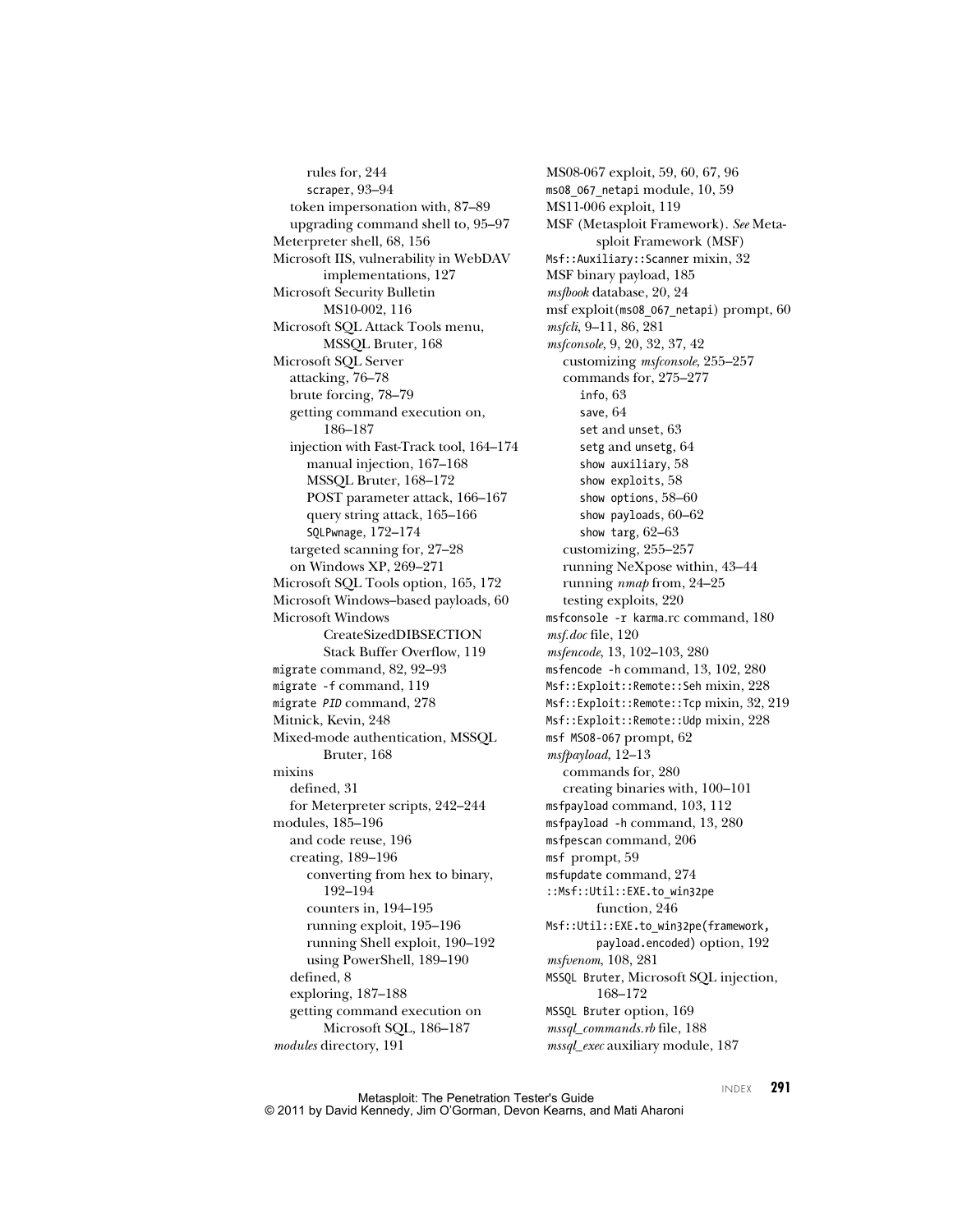MSSQL Injector option, 165 *mssql\_login* module, 78–79 *mssql\_payload* exploit, and PowerShell, 189 *mssql\_payload* module, 79–80 *mssql\_ping* module, 27, 77–78 *mssql\_powershell* module, 185 *mssql\_powershell.rb* file, 189, 191, 195 *mssql.rb* file, 188, 191, 192, 195 Mudge, Raphael, 11 multi-attack vector, 153–157 Multi-Attack Web Method option, SET main menu, 154 multi-encoding, 103–104 multi-handler, Meterpreter sessions, 239 multi-handler listener, 120 *multi/handler* module, 100–101, 249 *multi/http/tomcat\_mgr\_deploy* exploit, 261 multi meter inject command, 235, 237 Muts, 226

#### **N**

Nano, CTRL-W shortcut, 188 *nasm shell*, 13–14 *nasm\_shell.rb* utility, 13 NAT (Network Address Translation), 25 Nessus, 44–51 Add button, 45, 47 Bridge plug-in, 49–50 Browse button, 47 configuring, 44–45 creating scan policy, 45–47 Discovered Assets section, 40 General settings, 46 Home Feed, 44 importing report from, 48–49 Launch Scan button, 47 nessus connect command, 50 *.nessus* file format, 48 nessus\_help command, 49 nessus\_report\_get command, 50 nessus\_report\_list command, 50 nessus\_scan\_new command, 50 nessus\_scan\_status command, 50 Nessus window, 44–45 Plugins page, 46 Policies tab, 45 Preferences page, 47 reports in, 47–48 running scan, 47 scanning from within Metasploit, 49–51

Scans tab, 45, 47 Submit button, 47, 48 Users tab, 45 *netcat* listener, 32, 36 Netcraft, passive information gathering using, 17 Netgear switch, 30 net localgroup administrators metasploit /ADD command, 187 netstat -an command, 114 net user command, 85 NetWin SurgeMail 3.8k4-4 vulnerability, 197 Network Address Translation (NAT), 25 Network Connections Control Panel, Windows XP, 269 Network Service account, 271 New Database option, SQL Server Management Studio Express, 272 New Login option, User Properties window, 272 New Table option, SQL Server Management Studio Express, 272 NeXpose, 37–44 Administration tab, 37 Assets tab, 37 configuring, 37–42 Community edition, 37 Credentials tab, 38 Devices tab, 38 Home tab, 39 importing report from, 42–43 NeXpose Simple XML Export option, 41 New Login button, 38 New Manual Scan button, 39 New Report button, 41 New Site button, 38 New Site wizard, 39 Report Configuration wizard, 42 Report format field, 41 running within *msfconsole*, 43–44 Scan Progress section, 40 Scan Setup tab, 38 Select Devices dialog, 42 Select Sites button, 41 Start New Scan dialog, 39 Start Now button, 39 Test Login button, 38 Vulnerabilities tab, 37 nexpose\_connect -h command, 43 nexpose\_scan, 43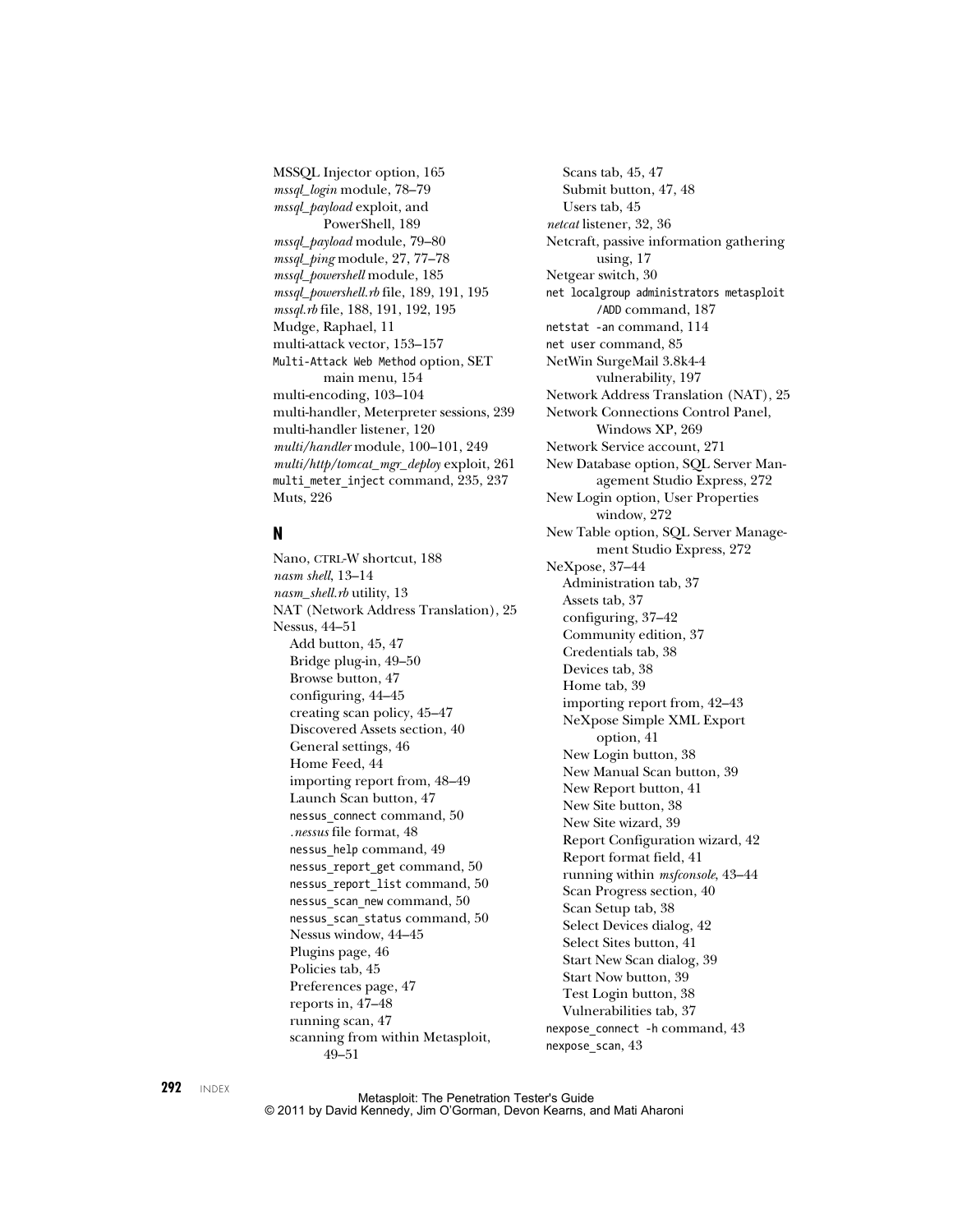Next SEH (NSEH), 204, 208–209, 229 *nmap*, 168, 257–259 idle scan, 22, 23 importing results into Metasploit, 21–22 -Pn flag, *nmap*, 19 port scanning with, 18–20, 76 running from *msfconsole*, 24–25 scan, 252 script options, 64–65 TCP idle scan, 22–23 No Execute (NX), 67 noncredentialed scan, 43 NOP (no-operation instruction), 111, 204, 209, 216, 219 Notepad, 239–240 *notepad.exe*, 156 NSEH (Next SEH), 204, 208–209, 229 nslookup, passive information gathering using, 18 NT AUTHORITY\SYSTEM server username, 86 NTLM (NT LAN Manager), 82, 83 NTLMv2 (NT LAN Manager v2), 82 NX (No Execute), 67

## **O**

Offset value, 223 *oledlg.dll* file, 230 opcodes, 13 Open option, Immunity Debugger, 113 open source intelligence (OSINT), 16 OpenSSH, 28, 259 Open Table option, SQL Server Management Studio Express, 272 *open\_x11* scanner, 54–55 *opt/framework3/msf3/lib/rex/post/ meterpreter/ui/console/ command\_dispatcher/* directory, 242 OSINT (open source intelligence), 16 OS X system dumping hashes on, 283 VMware Player, 268 overt penetration testing, 4, 5 overwrite exploits, for SEH, 226–232

#### **P**

packers, 107–108 packetrecorder command, 93 passing password hashes, 84–85

passive information gathering, 16–18 using Netcraft, 17 using nslookup, 18 *whois* lookups, 16–17 pass-the-hash technique, 84 passwords harvesting, 148–150 hashes for, 82–84 dumping, 83–84 extracting, 82–83 passing, 84–85 *pattern\_offset.rb* file, 203 pay = client.framework.payloads .create(payload) function, 239 payload, 8, 75 payload.encoded function, 224 *payload.exe* file, 85, 86 *.pcap* file format, 93 *.pde* file, 159 PDF file format bug, spear-phishing attack vector, 137 PE (Portable Executable) format, 100 penetration testing, 4–5. *See also* simulated penetration test Penetration Testing Execution Standard (PTES), phases of, 2–4 exploitation, 3 intelligence gathering, 2 post exploitation, 3–4 pre-engagement interactions, 2 reporting, 4 threat modeling, 2–3 vulnerability analysis, 3 *pentest/exploits/fasttrack/* directory, 274 *pentest/exploits/set/* directory, 136, 274 Perez, Carlos, 235 Perform a Mass Email Attack option, SET main menu, 139 persistence command, 94–95 PID (process ID), 236 PID variable, 238 ping command, 19 pivoting with Meterpreter, 89–91 process of, 25 polymorphic encoding, 103 PolyPack project, 108 POP3 service, 181 *POP-POP-RETN* sequence of instructions, 204, 206, 208, 226, 229, 230 Portable Executable (PE) format, 100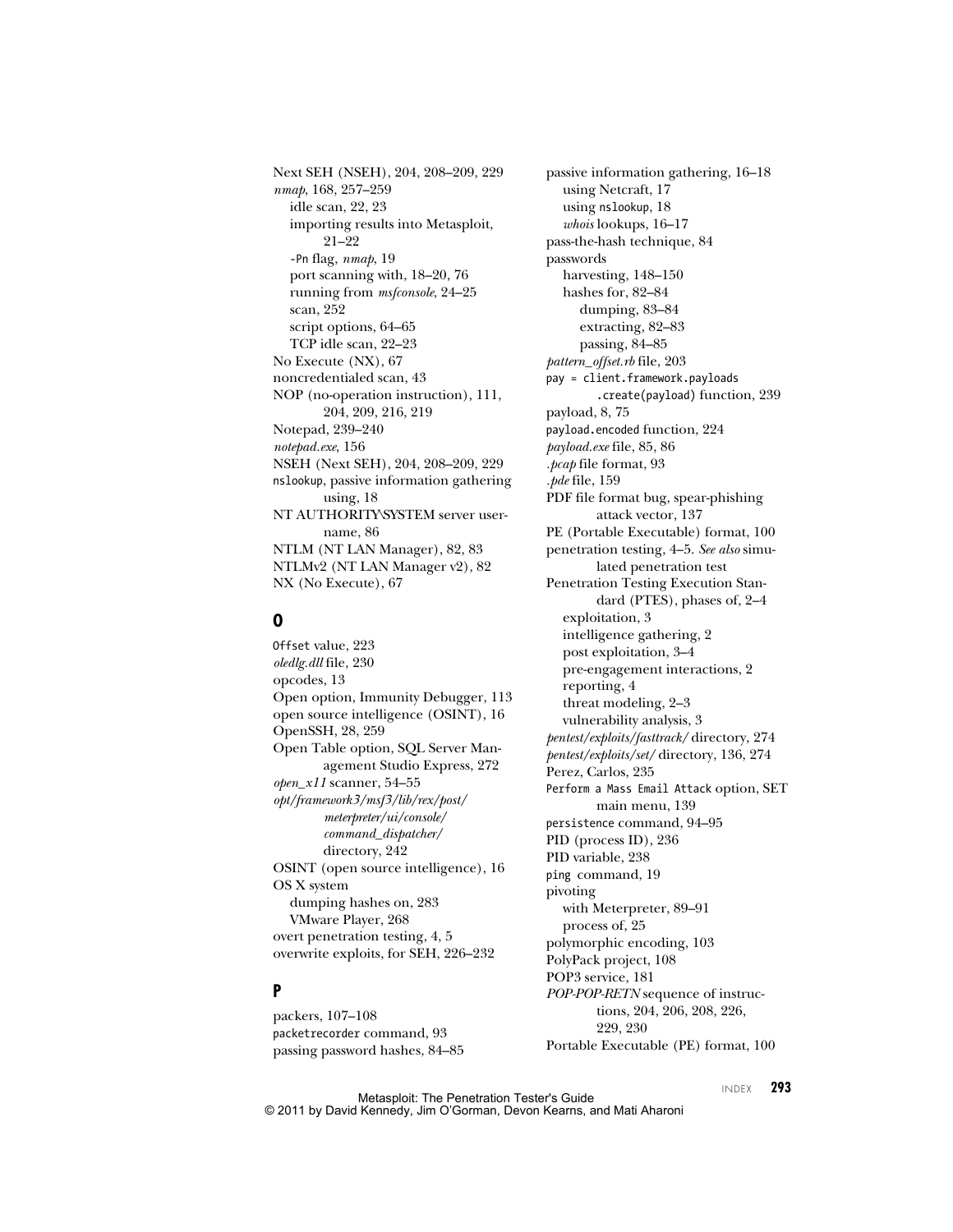porting exploits to Metasploit, 215–233 assembly languages, 216 buffer overflow exploits, 216–226 adding randomization, 222–223 completed module, 224–226 configuring exploit definition, 219–220 implementing features of the Framework, 221–222 removing dummy shellcode, 223–224 removing NOP Slide, 223 stripping existing exploit, 218–219 testing base exploit, 220–221 SEH overwrite exploit, 226–232 port scanning with *nmap*, 18–20, 76 *portscan syn* module, 26 post exploitation modules for Meterpreter, 95 phase of PTES, 3–4 Postfix mail server, 260 PostgreSQL database, 20 *postgres* username, in PostgreSQL database, 20 POST parameter attack, Microsoft SQL injection, 166–167 POST parameters, 148 PowerShell, 185, 189–190, 192–194 powershell\_upload\_exec function, 191 pre-engagement interactions, 2 print\_error() function, 242 printing output, for Meterpreter scripts, 241–242 print\_line() function, 241 print\_status() function, 241 *priv* extensions, 86 privilege escalation, 85–87, 119 privilege-escalation attack, 110 PRNG exploit, 262 Process Explorer, Windows, 105 process ID (PID), 236 ProFTPD 1.3.1, 259 protection mechanisms, 283 Protocols for SQLEXPRESS option, SQL Server Configuration Manager window, 270 Protocol tab, SQL Server Configuration Manager window, 270 ps command, 81–82, 87–89, 180, 278 PTES (Penetration Testing Execution Standard). *See* Penetration Testing Execution Standard (PTES)

PureBasic language, 54 PUT method, HTTP, 261, 264 PuTTY Windows SSH client, 106

### **Q**

query string attack, Microsoft SQL injection, 165–166 Query String Parameter Attack option, 165 Quick TFTP Pro 2.1, 226

## **R**

Railgun add-on, manipulating Windows APIs with, 97 rainbow table attack, 84 random characters, 229, 230 random dynamic port, TCP, 27 random payload name, 193 rand text alpha upper buffer, 223 Rapid7, 37 RATTE (Remote Administration Tool Tommy Edition), 160 raw hexadecimal format, convert executable to, 192 RDP (Remote Desktop Protocol), 257 read-only (RO) community string, 30 read/write (RW) community string, 30 reboot command, 279 reg *command* command, 278 *regedit*, 95 registry keys, 95 registry manipulation, 243 Remote Administration Tool Tommy Edition (RATTE), 160 Remote Desktop Protocol (RDP), 257 remote GUI (VNC), getting, 283 Remote Procedure Call (RPC) service, 59 reporting phase of PTES, 4 Reports tab Nessus, 45, 48 NeXpose home page, 37, 40, 42 Required column, 51 resource command, 72 resource files, for exploitation, 72–73 resource karma.rc command, 180 *resource.rc* file, 72 restrictions for SEH, 204–206 rev2self command, 87, 278 reverse Meterpreter payload, 145, 155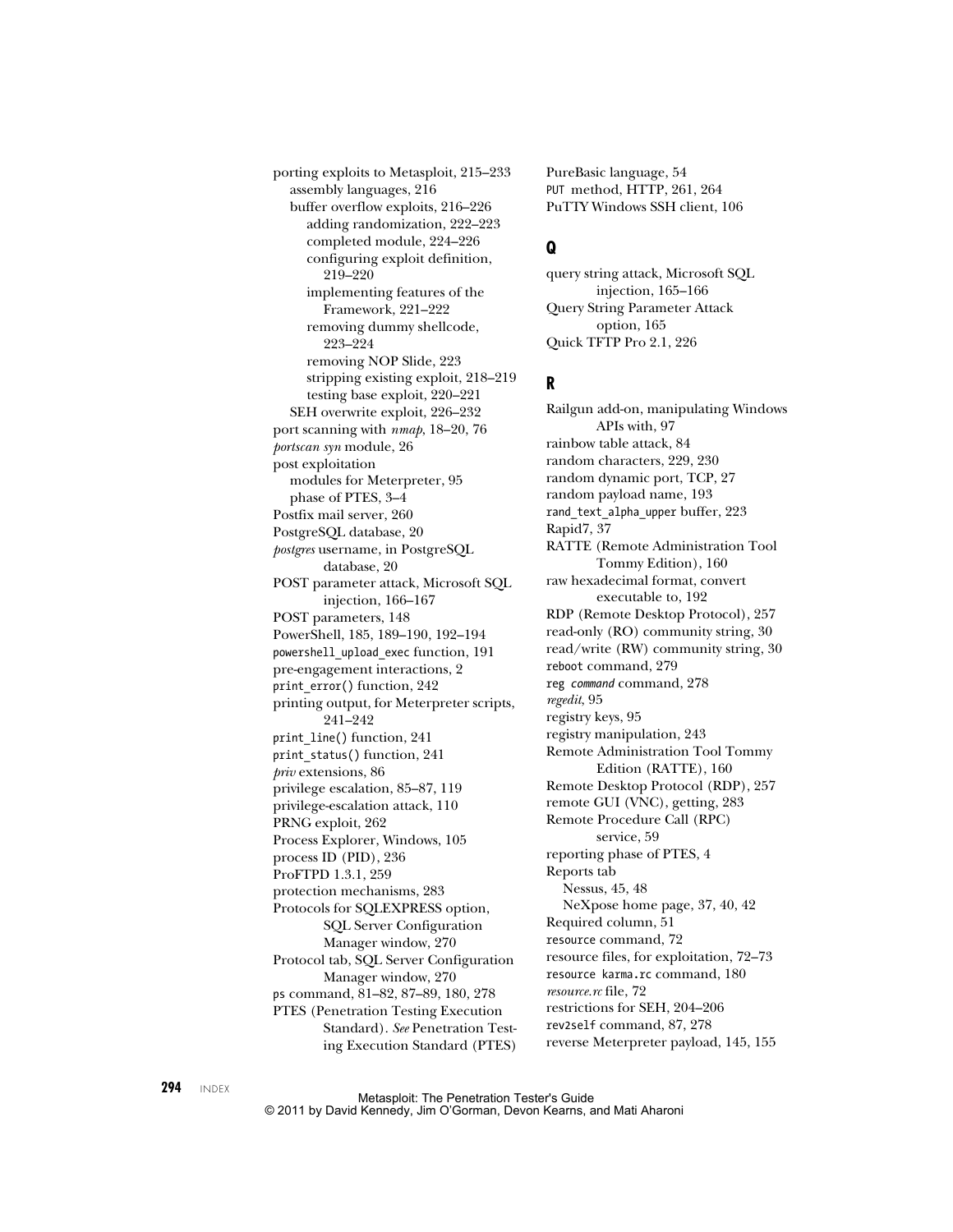reverse payload, 62 reverse shell, 8 reverse\_tcp payload, 61, 67, 68 Rex::Text.pattern\_create, 202 Rex::Text.rand\_text\_alpha function, 245 RHOST option, 10, 276 RHOSTS option, 22–23, 25, 67, 91, 125, 126 RO (read-only) community string, 30 *robots.txt* file, 127 *root/.msf3/config* directory, 64 *root/.msf3/modules/exploits/windows/ imap/* directory, 204 *root/.msf3/modules/auxiliary/fuzzers/* directory, 198 route add command, 91 route command, 90 route print command, 90 RPC (Remote Procedure Call) service, 59 RPORT option, 10 RSA company, 110 RT73 chipset, 179 Ruby programming language, 185 Ruby shell, 97 rules for Meterpreter scripts, 244 run\_batch(batch) method, 31 run command, 130, 235, 249 run get\_local\_subnets command, 89 run hashdump command, 93 run host $(ip)$  method, 31 run migrate script, 117 run\_range(range) method, 31 run screen\_unlock command, 92 run scriptname command, 92, 277 run vnc command, 92 RW (read/write) community string, 30

### **S**

sa (system administrator) account, 77, 79, 168, 186 SAM (Security Account Manager) database, 83, 282 Samba exploit, 69, 90 save command, 64 *scanner/ftp/ anonymous* module, anonymous logins, 29 *scanner/http* modules, 126 *scanner/ip/ipidseq* module, 22 scanner mixin, 31 *scanner/portscan/syn* module, 257 *scanner/portscan/tcp* module, 91, 257

*scanner/snmp/snmp\_enum* module, 30 scanning Metasploitable system, 258–259 a number of systems, 27 only one system, 27 scan policies, list of available, 50 scraper command, 93–94 screenshot command, 80–81, 278 scripts, for Meterpreter, 92–95, 235–250 API for, 241–244 creating, 244–250 hashdump, 93 killav, 93 migrate, 92–93 overview, 235–241 packetrecorder, 93 persistence, 94–95 rules for, 244 scraper, 93–94 --script=smb-check-vulns plug-in, 65 *scripts/meterpreter/* directory, 89, 235, 244 Search button, Login-New window, 272 search command, 58, 60 search *name* command, 275 search scanner/http command, 126 Secure Shell (SSH), 28, 259 Secure Sockets Layer (SSL), 31 Security Account Manager (SAM) database, 83, 282 SEH (Structured Exception Handler) controlling, 201–203 overwrite exploits for, porting to Metasploit, 226–232 restrictions for, 204–206 three-byte overwrite of the, 207 SEH chain option, Immunity Debugger, 201, 208 send\_request\_cgi method, 130 separate process, automigrating to, 282 Server Message Block (SMB). *See* SMB (Server Message Block) service (name) function, 243 sessions -c *cmd* command, 277 sessions -i 1 command, 68 sessions -i sessionid, 86 sessions -K command, 277 sessions -l command, 68, 86, 276 sessions -l -v command, 68, 277 sessions -s *script* command, 277 sessions -u 1 command, 96 sessions -u command, 95 sessions -u *sessionID* command, 277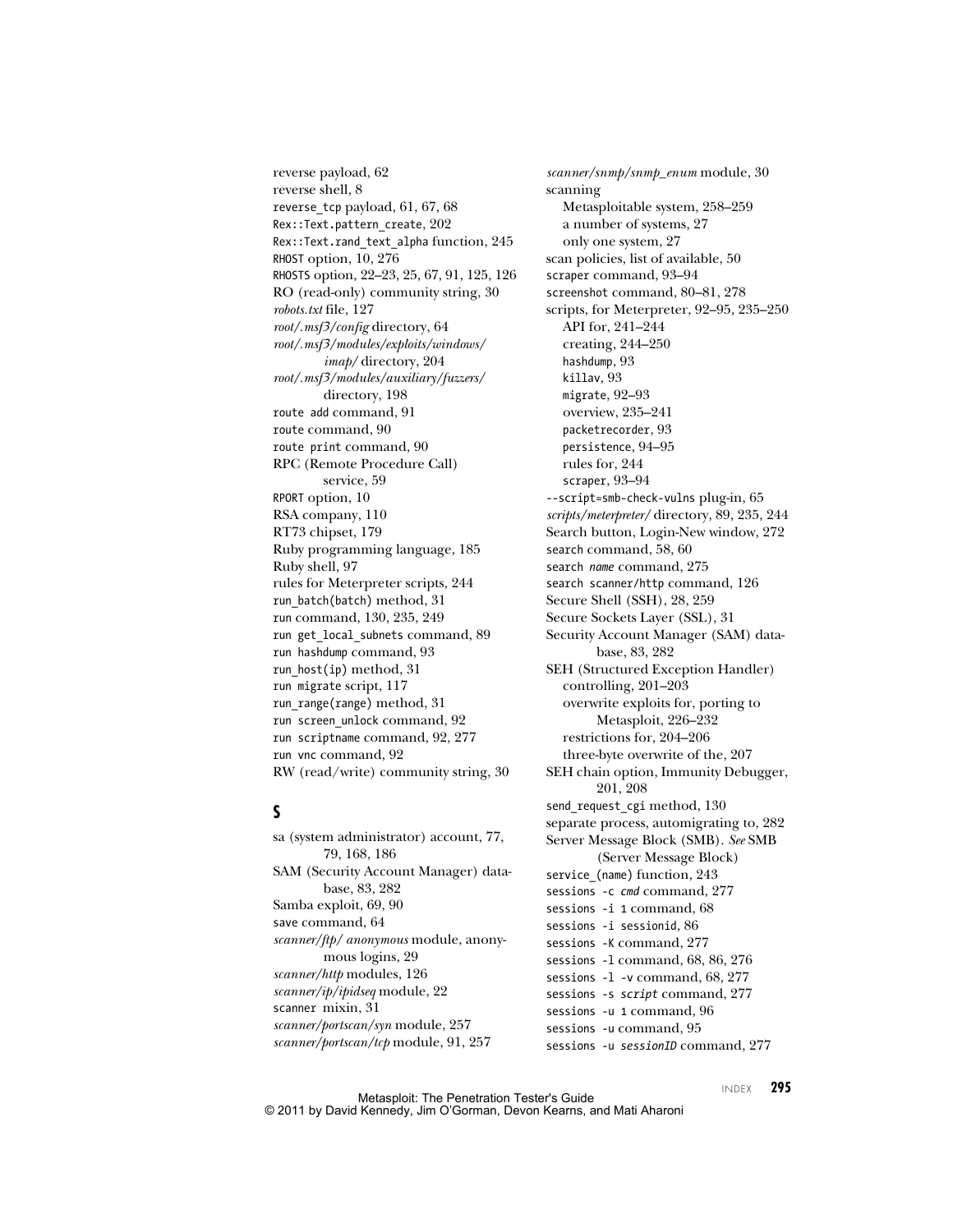SET (Social-Engineer Toolkit), 135–161 AUTO\_DETECT setting OFF option, 137 ON option, 136 *config/set\_config* file, 136 configuring, 136–137 Infectious Media Generator, 157 spear-phishing attack vector, 137–142 Teensy USB HID attack vector, 157–160 web attack vectors, 142 client-side web exploits, 146–148 Java applet attack, 142–146 man-left-in-the-middle attack, 150 multi-attack vector, 153–157 tabnabbing attack, 150 username and password harvesting, 148–150 web jacking attack, 151–152 set autorunscript migrate -f command, 276 set command, 63 *set\_config* file, 142 setdesktop *number* command, 278 set *function* command, 276 setg command, 64, 96 setg *function* command, 276 SET Interactive Shell, 160 set LHOST command, 67 set payload *payload* command, 276 set payload windows/shell/reverse tcp command, 61 set target *num* command, 276 SET Web-GUI, 160 SHA1 checksum, 242 SHA256 checksum, 242 shell, upgrading to Meterpreter, 95–97 *SHELL32.DLL*, Windows XP SP2, 221 shellcode, 8, 12–13 shell command, 68, 278 shell\_reverse\_tcp payload, 100 SHIFT-F9 shortcut, in Immunity Debugger, 208 shikata\_ga\_nai encoder, 103, 104, 281 show command, 58-63, 65, 56, 67, 68, 118, 124, 191, 275, 276 show options command, 51 -sI flag, 23 signatures, 99 Simple Mail Transport Protocol (SMTP), 137, 260

Simple Network Management Protocol (SNMP), 30–31, 269 *simple\_tcp.rb* script, 32 simulated penetration test, 251–266 attacking Apache Tomcat, 260–262 attacking obscure services, 262–264 covering tracks from, 264–266 customizing *msfconsole*, 255–257 exploitation, 255 intelligence gathering, 252–253 planning, 252 post exploitation, 257–260 identifying vulnerable services, 259–260 scanning Metasploitable system, 258–259 threat modeling, 253–255 Single Target option, Fast-Track, 169 Site Cloner option, SET main menu, 144, 147, 149, 151, 154 SMB (Server Message Block) scanning of, 26–27 vulnerability scanning for logins, 51–52 *smb\_login* module, 51 SMBPass variable, 85 *smb/psexec* module, 84–85 *smb\_version* module, 26, 27 SMPIPE option, 10 SMTP (Simple Mail Transport Protocol), 137, 260 sniffer\_dump *interfaceID pcapname* command, 279 sniffer interfaces command, 279 sniffer\_start *interfaceID packet-buffer* command, 279 sniffer stats interfaceID command, 279 sniffer stop interfaceID command, 279 SNMP (Simple Network Management Protocol), 30–31, 269 Social-Engineer.org site, 135 Social-Engineer Toolkit (SET). *See* SET (Social-Engineer Toolkit) sock.put command, 219 'Space' declaration, 205 spear-phishing attack vector, 110, 137–142, 145 Spear-Phishing Attack Vectors option, SET main menu, 139 SQL authentication, MSSQL Bruter, 168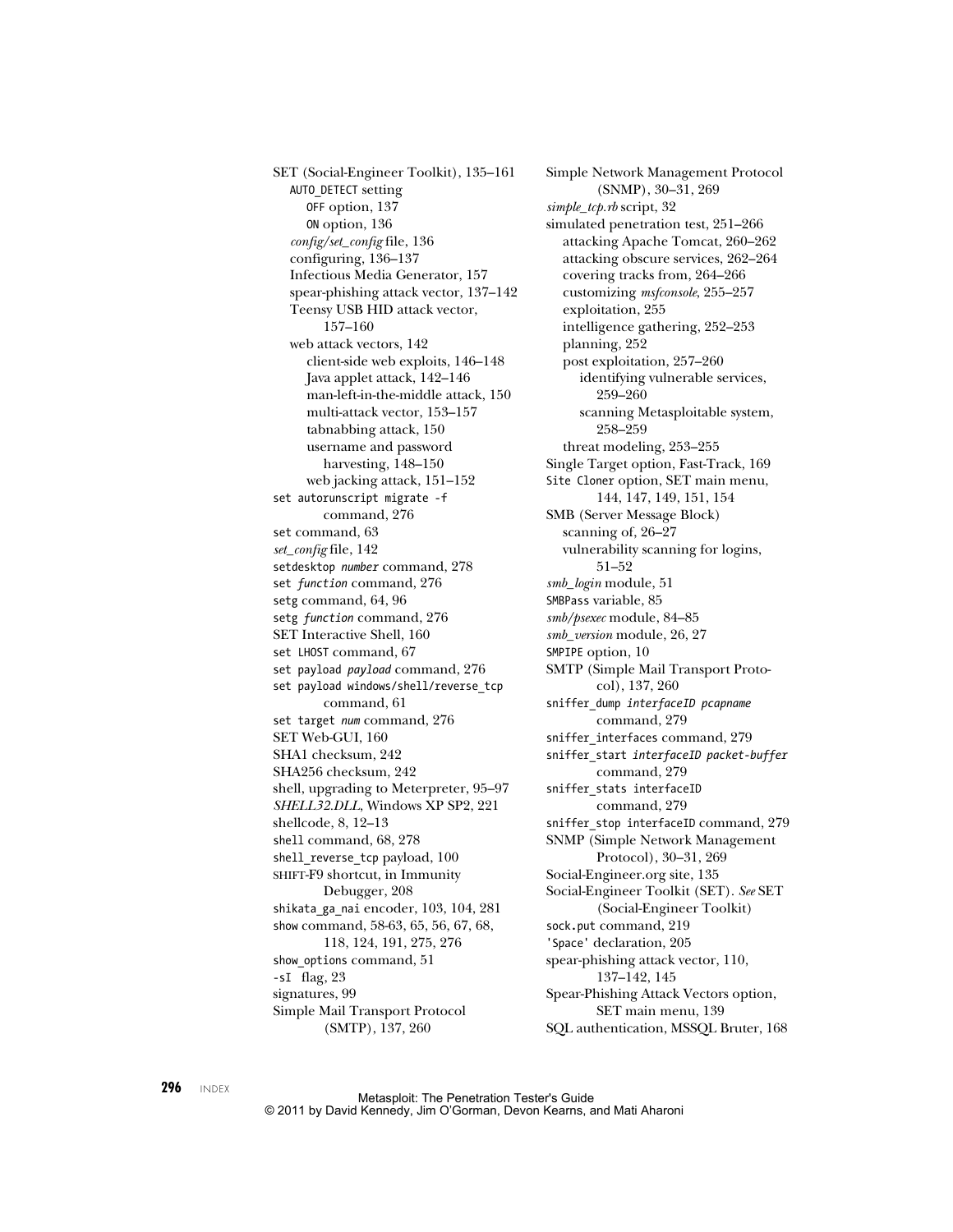SQL injection attempting to leverage, 254 error message, 255 SQL Injector - Query String Parameter Attack option, 166 SQL Ping attempt, Fast-Track, 169 SQL Server 2005 Services option, SQL Server Configuration Manager window, 270 SQL Server Authentication option, SQL Server Management Studio Express, 272 SQL Server Browser service, 270, 271 SQL Server Configuration Manager window, 270–271 SQL Server Management Studio Express option, Windows XP, 272 SQL Server (SQLEXPRESS) option, SQL Server Configuration Manager window, 270 SQLPwnage, Microsoft SQL injection, 172–174 SRVHOST option, 117 SRVPORT option, 117 -sS flag, *nmap*, 19 SSH (Secure Shell), 28, 259 *ssh\_version* module, 28 SSL (Secure Sockets Layer), 31 -sT flag, 65 stand-alone exploits, 215 Start Mode option, SQL Server Browser service, 270 Start MSF option, *armitage*, 11 Start option, SQL Server Configuration Manager window, 271 Status Report email template, 140 steal token command, 88 steal\_token *PID* command, 278 Stealth TCP connect, 65 stealth TCP scan, 252 stored procedure, in SQL Server 2005 and 2008, 186 Structured Exception Handler (SEH). *See* SEH (Structured Exception Handler) *Subnet1.xml* file, 21 sudo feature, 248 *surgemail.exe* file, 200, 204 *surgemail* service, 201–202 SurgeMail vulnerability, 204 SVN certificate, 274

svn update command, 274 SYN Port Scanner, 25 *sysadmin* role, 186 sysinfo command, 81, 277 SYSTEM-level permissions, 79

### **T**

t switch, in db\_autopwn command, 56 TAB key, 95, 235 tabnabbing attack, 150 targeted scanning, 26–31 FTP scanning, 29 for Microsoft SQL Servers, 27–28 SMB scanning, 26–27 SNMP sweeping, 30–31 SSH server scanning, 28 target machines, 267–274 Linux, 268 setting up, 267–268 Windows XP, 269–274 configuring web server on, 269 creating vulnerable web application, 271–272 MS SQL server on, 269–271 updating Back|Track, 272–274 [target['Ret']].pack('V'), 221 target return address, 221 'Targets' section, 206, 207, 221, 222, 230 Task Manager, Windows, 117 TCP (Transmission Control Protocol) Dynamic Ports option, TCP/IP Properties dialog, 270 idle scan, 2223 port 80, 36 port 443, 70, 112, 114 port 1433, 27, 76–77, 168, 270 port 4444, 62 random dynamic port, 27 scanning with, 19 TCP/IP option, 270 TCP/IP Properties dialog, 270 technical findings, 4 Teensy USB HID attack vector, 157–160 *Temp* directory, 192 *template.pdf* file, 139 Tenable Security, 44 terminology, in Metasploit, 7–8 *text.rb* file, 223 TFTP (Trivial File Transfer Protocol), 228–231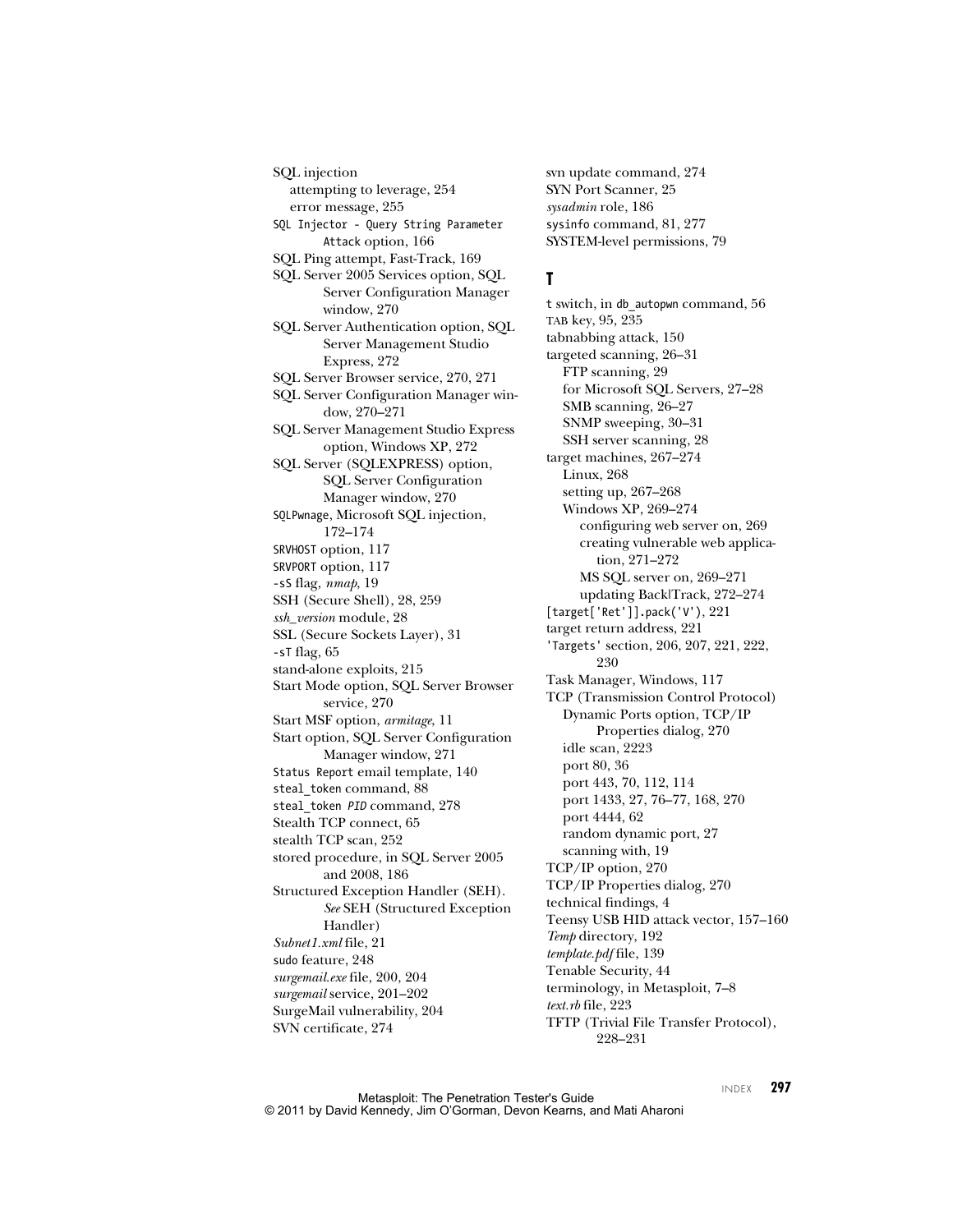THREADS *number* option, 27 THREADS option, 126 THREADS value, 22–23, 25, 125 threat modeling phase of PTES, 2–3 simulated penetration test, 253–255 three-byte overwrite, of SEH, 207 time-based iframe replacement, 151 timestomp command, 264, 279 token impersonation, with Meterpreter, 87–89 *toor* password, in PostgreSQL database, 20 Total size value, 205 Transmission Control Protocol (TCP). *See* TCP (Transmission Control Protocol) Trivial File Transfer Protocol (TFTP), 228–231 Trojan backdoor, 125 Turn off Automatic Updates option, Windows XP, 269 Twitter, auxiliary module, 129 types of penetration testing, 4–5

### **U**

UAC (User Account Control), 243, 248 Ubuntu, 68–71, 259–260, 267–268 UDP (User Datagram Protocol) port 69, 228 port 1434, 27, 77, 168 uictl enable keyboard/mouse command, 279 unset command, 63 unsetg command, 64 upgrading command shell, to Meterpreter, 95–97 upload *file* command, 279 *UPX* packer, 107–108 URIPATH option, 117 usage function, 238 use command, 51, 60, 125, 126, 132, 249 use incognito command, 88, 278 use multi/handler command, 94 use *name* command, 276 use priv command, 83, 86, 119, 278 use scanner/http/webdav scanner command, 125 use scanner/mssql/mssql\_ping command, 78 use scanner/portscan/syn command, 25

use scanner/snmp/snmp login module, 30 use sniffer command, 279 Use them all - A.K.A. 'Tactical Nuke' option, SET main menu, 154 use windows/smb/ms08\_067\_netapi command, 59 UsePowerShell method, 190, 191 User Account Control (UAC), 243, 248 User Datagram Protocol (UDP). *See* UDP (User Datagram Protocol) User Mapping option, User Properties window, 272 User Properties window, 272 *user32.dll*, 97 username harvesting, 148–150 utilities, for Metasploit, 12–14 *msfencode*, 13 *msfpayload*, 12–13 *nasm shell*, 13–14

## **V**

variables, using uppercase characters, 63 VBScript, 95 VenueID, 132 version command, 72 virtual network computing (VNC) authentication, 52–54 VMware Player, 268 *.vmx* file, 268 VNC (remote GUI), getting, 283 VNC (virtual network computing) authentication, 52–54 vnc\_none\_auth command, 53 *vncviewer*, connecting to VNC with no authentication, 53 VNC window, 92 vulnerability scanning, 35–73 defined, 5 with Nessus, 44–51 configuring, 44–45 creating scan policy, 45–47 importing report from, 48–49 reports in, 47–48 running scan, 47 scanning from within Metasploit, 49–51 with NeXpose, 37–44 configuring, 37–42 importing report from, 42–43 running within *msfconsole*, 43–44 for open VNC authentication, 52–54